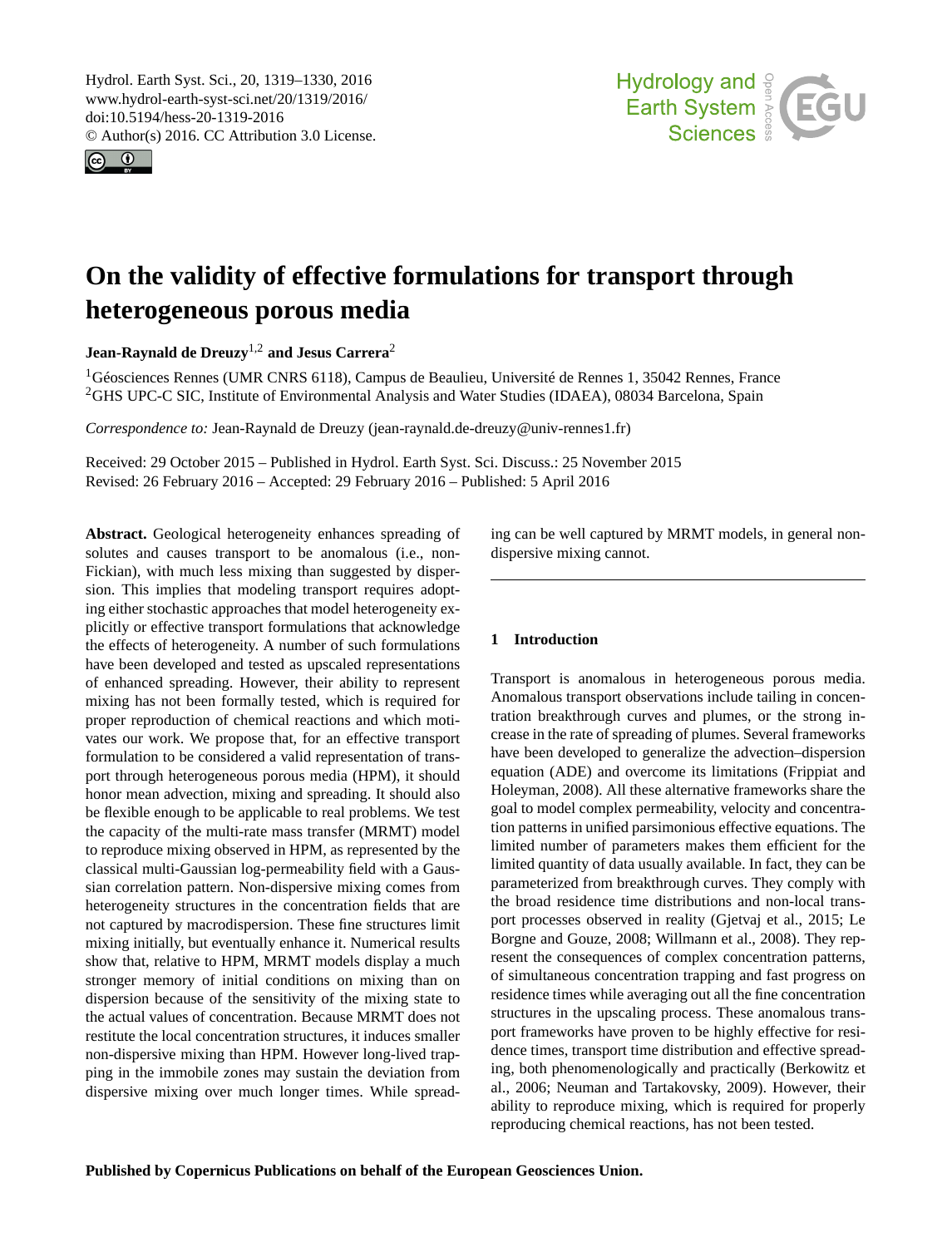We argue that an effective transport formulation should honor not only the mean advection, and spreading observed in heterogeneous porous media (HPM), but also the evolution of mixing. This should not be understood as limiting anomalous transport frameworks but as extending them to handle broader ranges of physical and chemical processes, and at further promoting the approach of effective equations that upscale out the fine-scale structures to retain only their main consequences in terms of transport, reactivity and reactive transport couplings.

Here, we investigate the relevance of multi-rate mass transfer (MRMT) framework to model not only spreading but also mixing. MRMT is taken as a typical anomalous transport framework. Its advantage lies in providing local concentrations, which can be straightforwardly used to evaluate concentration variance, mixing and mixing-induced reactivity (Babey et al., 2014; Carrera et al., 1998; de Dreuzy et al., 2013; Haggerty and Gorelick, 1995), as well as the apparent reduction in the rate of kinetic reactions (Dentz et al., 2011). The question is whether its validity as a representation of transport through HPM can be extended to reproduce the effects of the evolution of mixing rates resulting from the stretching and folding associated with complex velocity structures (de Anna et al., 2014b; Jimenez-Martinez et al., 2015; Le Borgne et al., 2015).

This comparison is especially appropriate as anomalous transport processes are currently extended to simulate reactive transport processes (Cirpka and Valocchi, 2007; Clement, 2001; de Barros et al., 2012; Donado et al., 2009; Hochstetler et al., 2013; Luo et al., 2008; Luo and Cirpka, 2011; Orgogozo et al., 2013; Schneider et al., 2013). They deal with chemical reactivity either in a stochastic manner, representing reactivity with molecular analogies, or in classical approaches by means of concentrations (Bolster et al., 2010; Cirpka et al., 2012; Ding et al., 2013; Hayek et al., 2012; Knutson et al., 2007; Zhang et al., 2013). Extensions are both required for application purposes and attractive for capturing the consequences of anomalous transport to potential "anomalous" and enhanced reactivity (Battiato et al., 2009; Sadhukhan et al., 2014; Scheibe et al., 2015; Tartakovsky et al., 2009).

Some assessment of MRMT to model reactivity in HPM has been made in former works (Willmann et al., 2010). Equivalent reactivity has been evaluated at some welldefined travel distances on MRMT calibrated on residence time distributions. Here, we follow a different approach by analyzing the temporal development of spreading and mixing. We extend the integrated assessment of mixing-induced reactivity at given travel distances to its temporal development.

Our contribution concerns the comparison of different models much more than the HPM and MRMT models themselves. For the sake of completeness, we recall model equations and simulation methods in Sect. 2 (models and methods) and measures of spreading and mixing in Sect. 3. We use these measures to propose the conditions that should be met by effective (upscaled) transport formulations to be considered valid representations of transport through HPM (Sect. 4). We then test whether MRMT formulations meet the proposed conditions (Sect. 5). While this last section depends on the specific choice of the MRMT framework as an equivalent transport model, the comparison methodology is independent of it and can be used to assess transport equations respecting both spreading and mixing.

## **2 Model and methods**

We present the MRMT and HPM models sequentially. As they are both well known, we present only the main equations and highlight the critical assumptions of importance in this study.

## **2.1 Multi-rate mass transfer model (MRMT)**

MRMT models express anomalous transport by the interaction between transport in a mobile zone and a series of immobile zones (Carrera et al., 1998; Haggerty and Gorelick, 1995). Transport in the mobile zone is advective and dispersive with a mean solute velocity  $v$  (water flux  $q$  divided by mobile porosity,  $\varphi$ ) and a dispersion coefficient d. Each immobile zone *i* is parameterized by a characteristic rate  $\alpha_i$ (inverse of a characteristic exchange time) and an immobile porosity  $\varphi_i$ . The concentrations c and  $c_i$  ( $i = 1...N$ ) in the mobile and immobile zones, respectively, are determined by the following set of equations:

$$
\varphi \frac{\partial c}{\partial t} + \sum_{i=1}^{N} \varphi_i \frac{\partial s_i}{\partial t} = -q \frac{\partial c}{\partial x} + d \frac{\partial^2 c}{\partial x^2},\tag{1}
$$

$$
\frac{\partial c_i}{\partial t} = \alpha_i (c - c_i) \text{ for } i = 1, ..., N.
$$
 (2)

The ratio of immobile to mobile water volumes is rated by the total capacity ratio  $\beta = \sum \varphi_i / \varphi$ . The term capacity derives from the fact that MRMT formulations were originally devised to represent trapping by sorption in hard-to-reach sorption sites, which were characterized by capacity (including both dissolved and sorbed solute mass) (see, e.g., Haggerty and Gorelick, 1995). We use here an equivalent MRMT formulation for non-sorbing solutes, so as to facilitate comparison with HPM.

Initial and boundary conditions will be described later for both MRMT and HPM models. MRMT models differ by the distributions of characteristic rates  $\alpha_i$  and immobile porosities  $\varphi_i$ . Among the available models (Cvetkovic, 2012; Haggerty et al., 2000), we choose a uniform distribution for characteristic times  $(1/\alpha_i)$  bounded by the two extreme rates  $\alpha_1 = 1/t_1$  and  $\alpha_N = 1/t_N$  ( $t_1 < t_N$ ) and a power-law distribution for  $\varphi_i$ :

$$
\varphi_i \sim \alpha_i^{m-3}.\tag{3}
$$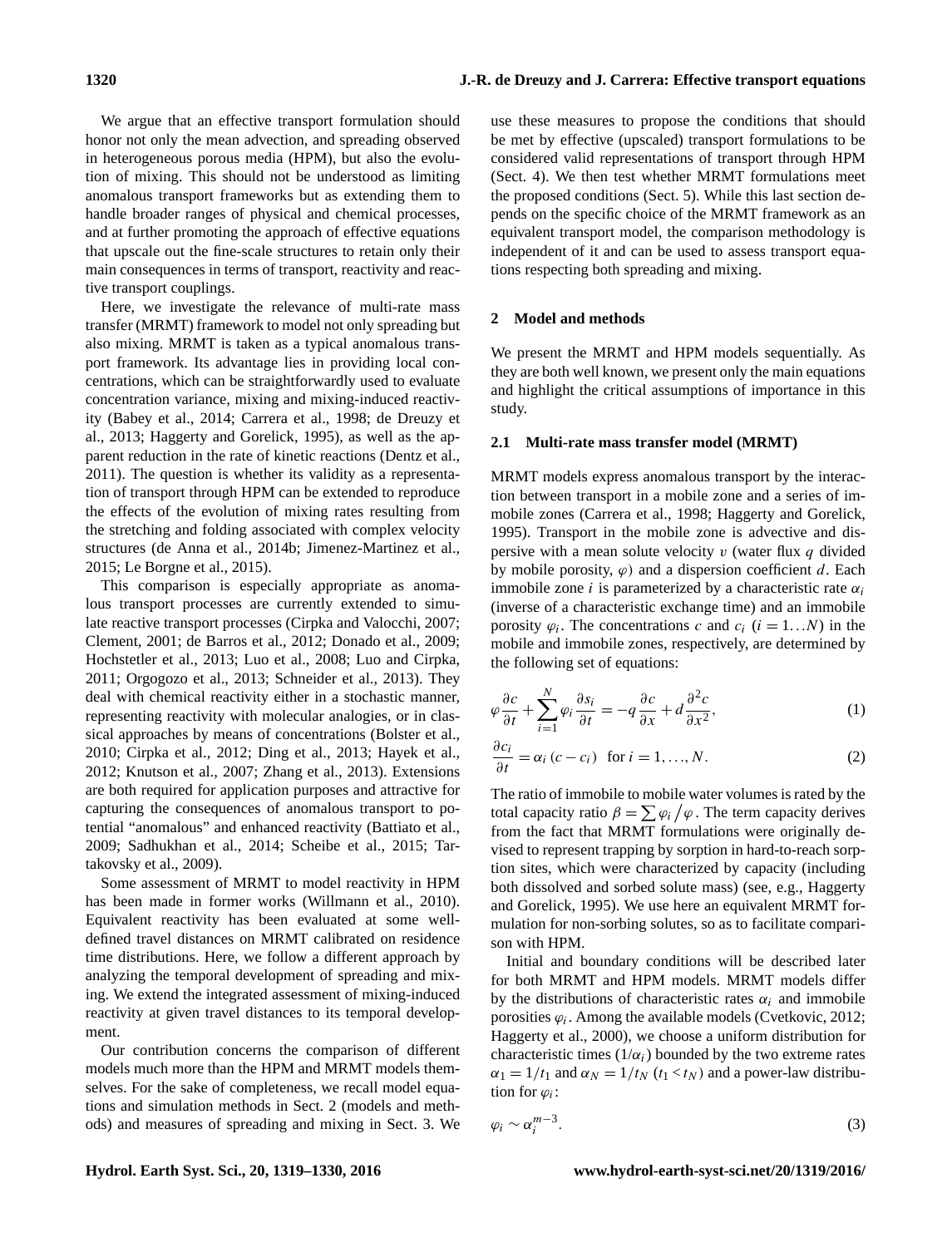The power-law distribution is consistent with observed breakthrough curves in HPM, which often display long tails that appear linear in  $log(c)$  versus  $log(t)$  (Gouze et al., 2008; Haggerty et al., 2004; Li et al., 2011; Silva et al., 2009; Willmann et al., 2008). This tailing is well modeled by a power law, such that the breakthrough concentration  $c$  evolves as  $c \sim t^{-m}$ . Haggerty et al. (2000) showed that the slope *m* relates to the exponent of the power-law distribution of the MRMT rates (Eq. 3).  $m$  is generally found to be in the interval [1.5, 2.5] but little is known about its relationship to the geological heterogeneity. Willmann et al. (2008) found some correlation between the degree of connectivity and the slope. The more connected the field, the smaller the slope. In this context, fracture–matrix exchanges in fractured media represent the lowest bound ( $m = 1.5$ ), which is controlled by diffusion into immobile regions (Haggerty and Gorelick, 1995). On the contrary, a slope  $m$  of 2.5 may represent a heterogeneous but poorly connected hydraulic conductivity field, where late time arrival is controlled by slow advection.

We simulate MRMT models with a standard time- and space-adaptative method that preserves mass (de Dreuzy et al., 2013) and always complies with the CFL conditions (Daus et al., 1985). The advective and the diffusive processes in the mobile zone, as well as the exchange with the immobile zones, are treated with a sequential non-iterative coupling method. These methods lead to efficient simulations of large spatial domains and extended times with initial refined resolutions. We have successfully compared them with a more classical fixed-time Galerkin finite element method, integrated with the fourth order Runge–Kutta method (ode45 function of Matlab) and found relative differences less than  $10^{-3}$ %. Simulations have been performed over the time required for transport to reach its asymptotic regime.

## **2.2 Heterogeneous porous media (HPM)**

For reference purposes, we restrict the analysis to heterogeneity of hydraulic conductivity  $(K)$  as represented by the classical 2-D Gaussian correlated multi-Gaussian  $log K$ fields. These are characterized by their isotropic correlation function:

$$
C(r) = \sigma_Y^2 \exp\left(-\left(\frac{r}{\lambda}\right)^2\right),\tag{4}
$$

with r the distance,  $\lambda$  the correlation length which is used to scale distances, and  $\sigma_Y^2$  the variance of the logarithm of  $Y = \log K$ . We use simulation results performed in previous studies (de Dreuzy et al., 2012) obtained on 2-D domains of sizes  $L<sub>L</sub>$  and  $L<sub>T</sub>$  in parallel and orthogonal directions, respectively, to the mean flux.  $L_L$  is large enough to avoid any finite-size effects (from  $10^2$  to  $10^3$  correlation lengths λ). Boundary conditions for flow and transport are periodic in the transverse direction to minimize boundary effects.  $L_T$ is of the order of 100 times  $\lambda$  to ensure initially ergodic transport conditions. Under such uniform extended injection conditions, transport in HPM can be considered ergodic and can be fundamentally compared with a 1-D MRMT model. The immobile zones of MRMT can be viewed as representing the low velocity zones of HPM, so that the mobile zone may represent the high-velocity channels.

Flow is solved with a finite volume scheme with permeameter-like boundary conditions under a unit head gradient. Transport is simulated using the ADE, with heterogeneous advection and homogeneous diffusion. Therefore, it is characterized by the Peclet number *Pe*, equal to the mean velocity multiplied by the correlation length, divided by the diffusion coefficient. Transport is simulated with a random walk Lagrangian method. Numerical methods are exhaustively described in several previous papers (Beaudoin et al., 2006, 2007, 2011).

#### **2.3 Injection and boundary conditions**

The same type of injection and boundary conditions are used for both models. Flow has a major flow direction imposed in HPM by a head gradient in the longitudinal direction and periodic boundary direction in the transverse direction. For transport, reflecting and absorbing boundary conditions are used upstream and downstream, respectively (Beaudoin and de Dreuzy, 2013). Injection is performed downstream to the inlet boundary to minimize boundary effects.

Extended injection conditions are used for the HPM and MRMT models. Concentrations are homogeneous orthogonally to the main flow direction within a square wave of longitudinal and transverse widths  $\Delta L_0$  and  $\Delta T_0$ , respectively. In the HPM case, concentration is a sole function of the coordinate  $x_L$  along the flow direction:

$$
c(x, t = 0) = c_0(x_L),
$$
\n(5)

with  $c_0$  given by:

$$
c_0(x) = \begin{cases} \frac{m_0}{\varphi_T \Delta T_0 \Delta L_0} & \text{if } x_0 < x < x_0 + \Delta L_0 \\ 0 & \text{otherwise} \end{cases} \tag{6}
$$

 $\varphi_T$  is the total porosity. To ensure that the same mass  $m_0$  is injected in the HPM and MRMT cases, we adapt the initial state of the MRMT model to:

$$
c(x, t = 0) = c_i(x, t = 0) = c_0(x) \text{ for } i = 1...N.
$$
 (7)

Spreading becomes independent of the injection length when the longitudinal plume size becomes significantly larger than  $\Delta L_0$ . Mixing depends on the injection conditions more critically than spreading, as the initial concentration value depends on the injection width  $\Delta L_0$  (Eq. 6).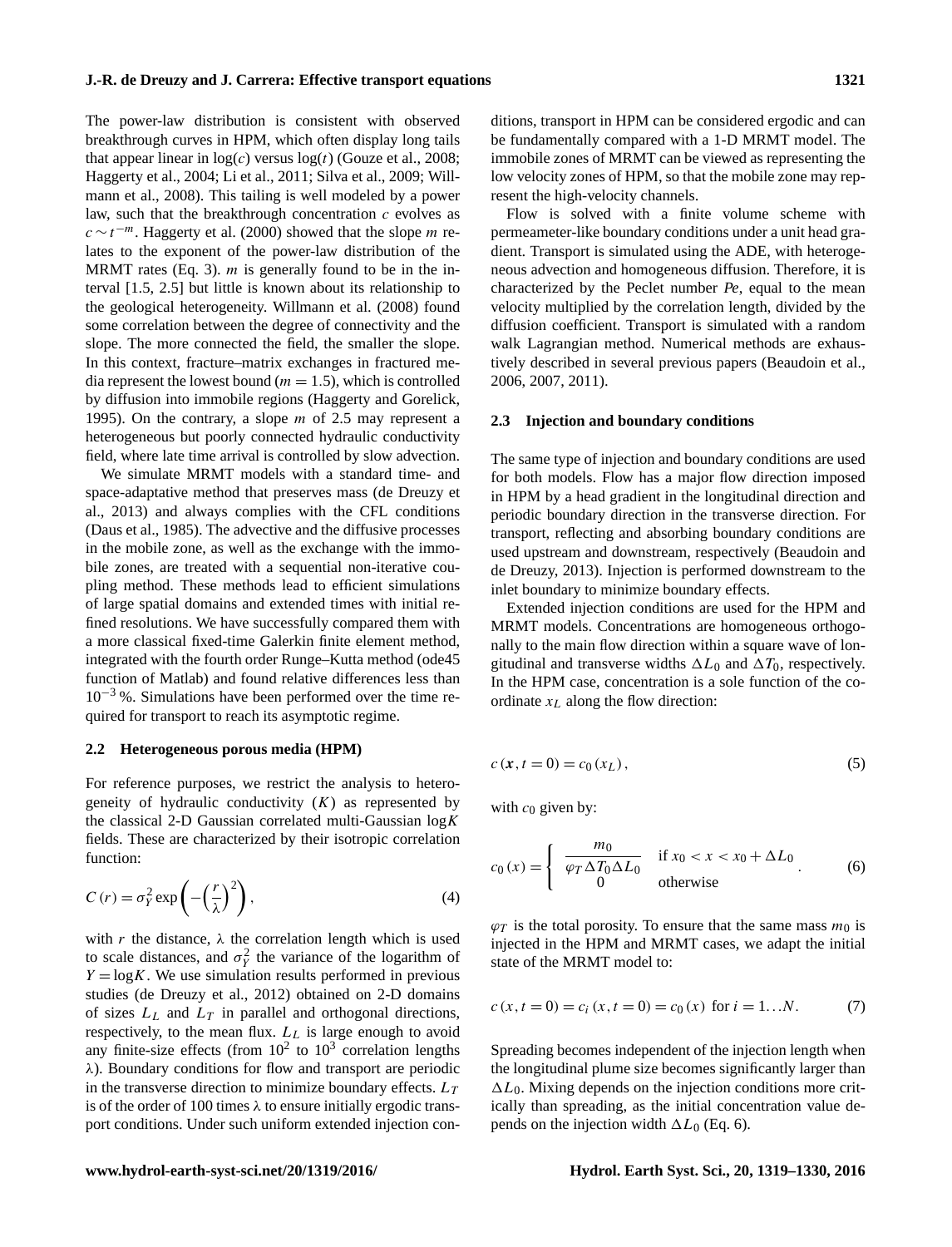

**Figure 1.** Concentration fields normalized by their maximal value  $c(x,t)/\max(c(x,t))$  and their related Gaussian profile concentrations  $c_D(x,t)$  max( $c(x,t)$ ) in the bar over them at the four evolving times indicated in Fig. 2. In this case, the time at which the non-dispersive mixing reaches its maximum  $t_{\gamma \text{max}}$  is of the same order as the advection time.

## **3 Measures of spreading and mixing**

## **3.1 Spreading**

For an extended plume, spreading is generally measured by the square root of the second centered moment of the spatial distribution of concentration  $\sigma_{\text{L}}$ :

$$
\sigma_{\mathcal{L}}(t) = \sqrt{m_{\mathcal{L}}^{(2)}(t) - m_{\mathcal{L}}^{(1)}(t)},
$$
\n(8)

where  $m_L^{(k)}$  $\binom{k}{L}(t)$  is the k<sup>th</sup> order moment of the concentration distribution

$$
m_L^{(k)}(t) = \int_{\Omega} x_L^k c(\mathbf{x}, t) d^d x / \int_{\Omega} c(\mathbf{x}, t) d^d x , \qquad (9)
$$

with  $x_L$  the coordinate of x in the direction parallel to the main flow direction (longitudinal direction) and  $\Omega$  the flow domain. With this definition,  $\sigma_{L}$  can be viewed as the longitudinal extent of the plume (i.e., how far it spreads). Dispersion is the rate of spreading (i.e., time derivative of  $\sigma_{\rm L}^2$ ), usually characterized by the longitudinal dispersivity  $\alpha_L$ :

$$
\alpha_L = \frac{1}{2v} \frac{d\sigma_L^2}{dt},\tag{10}
$$

where  $v$  is the plume velocity equal to the time derivative of the mean position plume  $m_L^{(1)}$  $L^{(1)}(t)$ .  $\alpha_L$  increases until it converges to an asymptotic value  $\alpha_{LA}$ , thus defining in turn the asymptotic regime (Dagan, 1990; Gelhar, 1993).

In MRMT, spreading comes from the exchanges to the mobile zone. That is, spreading results from trapping. Solutes are slowed down and dispersed by the exchanges with the immobile zones. The resulting dispersivity is a monotonously increasing function of the residence times in immobile zones

(both their mean  $\langle \tau_{\text{MRMT}} \rangle$  and range  $(t_N - t_1)$ ). The dispersivity induced by the dispersive and diffusive processes in the mobile zone is comparatively negligible and could be disregarded.

In HPM, spreading comes both from diffusive exchanges with low velocity zones and from spatial fluctuations of the velocity field (de Dreuzy et al., 2007; Salandin and Fiorotto, 1998). The asymptotic dispersivity increases both with the correlation length  $\lambda$  and with the log K variance  $\sigma_Y^2$ :

$$
\alpha_{\text{LA}}(\text{HPM}) = \lambda \ g\left(\sigma_Y^2\right) \ h\left(\sigma_Y^2, Pe\right),\tag{11}
$$

where g is either a linear function for small values of  $\sigma_Y^2$  $(\sigma_Y^2$ <1) or a quadratic function at larger values (de Dreuzy et al., 2007).

 $h\left(\sigma_Y^2, Pe\right)$  is a correction factor accounting for diffusion (Beaudoin et al., 2010). Local diffusion reduces the effective dispersivity in the high-heterogeneity cases by releasing solutes from the low velocity zone and truncating the trapping times induced by slow advection.

Any concentration plume can be approximated by a Gaussian concentration profile  $c_D(x,t)$ , defined by the two first moments,  $m_{\rm L}^{(1)}$  $\mathcal{L}^{(1)}(t)$  as the mean and  $\sigma_{\mathcal{L}}^2(t)$  as variance. It is the smoothest equivalent profile. Both MRMT and HPM converge asymptotically to this profile. However, it is far away from the full concentration profile  $c(x,t)$  at any time, as shown by the comparison of Fig. 1. At early times (left snapshots in Fig. 1), the concentration profile remains heterogeneous especially in the transverse direction with both higher and lower concentrations. Around the advection time, defined as the correlation length  $\lambda$  divided by the plume velocity  $v$ , the deviation reaches its maximum. At this point, the Gaussian concentration profile has become much more diluted than the real concentration field (second from the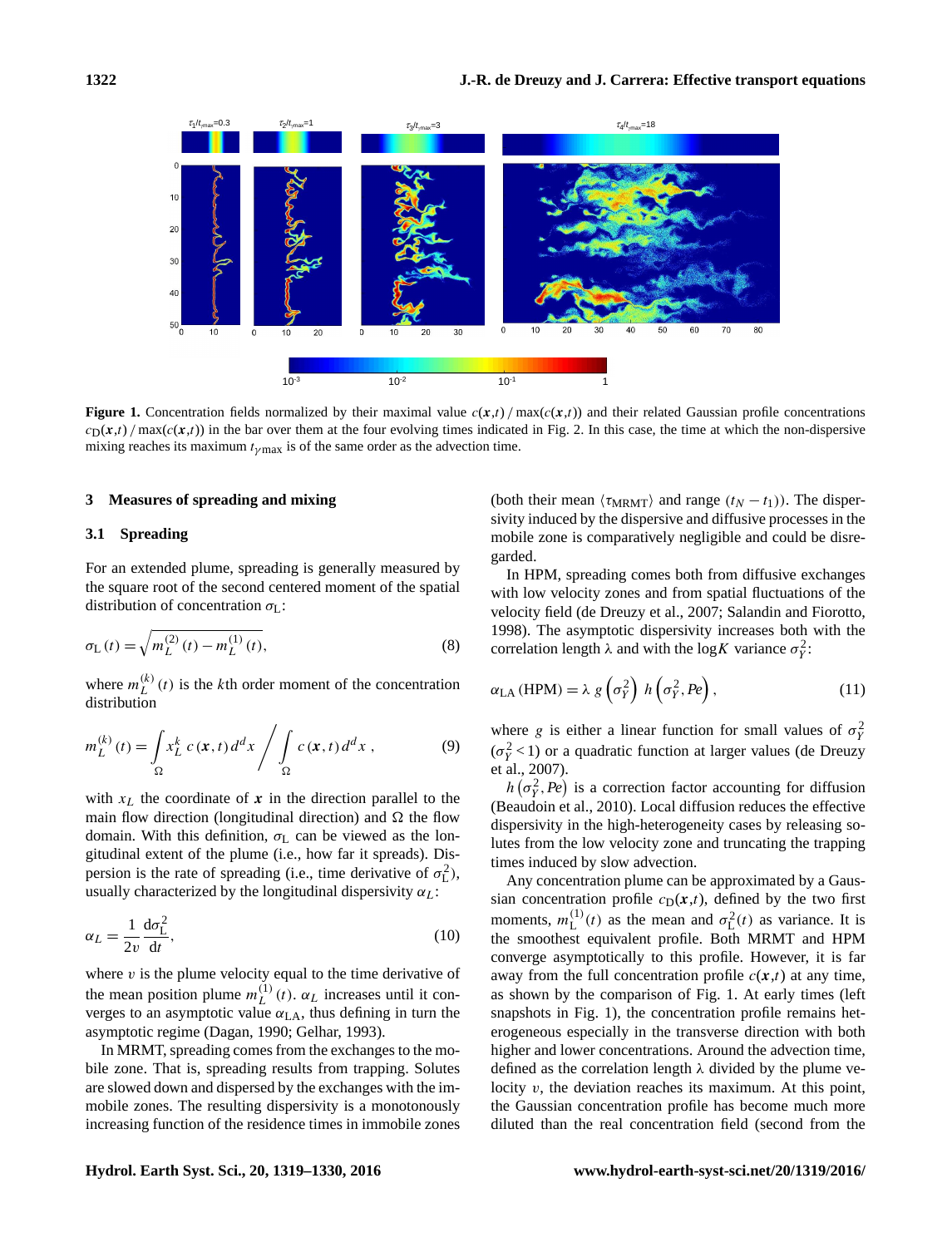left snapshot of Fig. 1). Concentration inhomogeneities decrease very slowly and remain over very long periods of time even though the range of concentration values decreases (two right-most snapshots of Fig. 1) (de Anna et al., 2014a; Jimenez-Martinez et al., 2015; Le Borgne et al., 2011).

In summary, in HPM, dispersivity comes primarily form the velocity structure, which drives the generation of gradients in concentration, and thus, mixing. Instead, in MRMT, effective dispersivity is controlled by mobile–immobile exchanges and delays the actual mixing between the immobile and mobile solute concentrations.

#### **3.2 Mixing**

The Gaussian profile only gives a crude approximation of the concentration field with a strong deviation on the distribution of concentration values, especially at early times when diffusion has not homogenized the concentration field in the transverse direction (Fig. 1). Actual concentrations remain much higher and closer to the initial concentration value than in the Gaussian profile prediction. That is, the initial concentrations are much less diluted (i.e., mixed) than in the maximum entropy Gaussian distribution. The Gaussian profile  $c_D(x,t)$ thus sets a lower bound to the effective concentration variability. Therefore, it is most natural to compare the actual distribution of concentration values to that of the Gaussian profile in order to describe the mixing state. Notice that, contrary to spreading, we are not concerned here with the spatial distribution, but only with the values of concentration and their time evolution, which are most simply characterized by the second moment. We quantified the deviation from the Gaussian mixing regime as the ratio of the actual concentration second moment  $M(t)$  to the second moment  $M_D(t)$  of the Gaussian profile concentration  $c_D(x,t)$  minus 1 (de Dreuzy et al., 2012):

$$
\gamma(t) = \frac{M(t)}{M_D(t)} - 1,\tag{12}
$$

with

$$
M(t) = \int_{\Omega} c^2 d^d x \tag{13}
$$

and the second moment of the reference Gaussian concentration:

$$
M_{\rm D}(t) = \frac{m_0^2}{2\sqrt{\pi}\,\Delta T_0 \sigma_{\rm L}}.\tag{14}
$$

 $M_{\text{D}}$  is directly the square of the injected mass  $m_0^2$ , divided  $m_D$  is directly the square of the injected mass  $m_{0}$ , divided<br>by an effective area occupied by the plume  $2\sqrt{\pi} \Delta T_0 \sigma_L$ . As  $M(t)$  is always larger than  $M_D(t)$ ,  $\gamma$  is always positive.  $\gamma$ is initially and asymptotically very close to 0. It is however significantly positive while the concentration distribution is far from the Gaussian profile.  $M(t)$ , introduced here as a measure of global concentration variability, is widely used because its derivative is giving the dissipation rate and determines the physical constrains of chemical reactivity (de Simoni et al., 2005; Le Borgne et al., 2010). The dissipation is also closely related to the dilution index, which is another measure of mixing (Kitanidis, 1994; Rolle et al., 2009). It should be finally noticed that  $\gamma$  and  $M_D$  fully characterize the mixing state given by  $M$ :

$$
M = M_{\rm D} \left( 1 + \gamma \right). \tag{15}
$$

In HPM models, resistance to dispersive mixing, as we can also call  $\gamma$ , is enhanced by heterogeneity and reduced by large diffusion rates (smaller Peclet number) (de Dreuzy et al., 2012).  $\gamma$  sharply increases at initial times to a maximum value  $\gamma_{\text{max}}$ , at a time  $t_{\gamma \text{max}}$  close to the advection time, and slowly decreases back to 0 (Fig. 2). The time range, over which  $\gamma$  is significantly non-zero, can be characterized by  $r_{t\gamma}$ , which is the ratio of the upper and lower times at which  $\gamma$  is equal to a quarter of its maximal value  $\gamma_{\text{max}}$ . While the amplitude of  $\gamma$  depends on the variability of the velocities and on the rate of advection to diffusion, the shape of the function  $\gamma$  remains unchanged by the K field heterogeneity  $(\sigma_Y^2)$ , the ratio of advection to diffusion (*Pe*) and the width of the initial conditions ( $\Delta L_0$ ). The time range  $r_{t\gamma}$ , over which  $\gamma$  is non-negligible, also remains constant (Fig. 2). Therefore,  $t_{\gamma \text{max}}$  can be used for scaling time, so that  $\gamma$  can be written as:

$$
\gamma(t) = \gamma_{\text{max}} f\left(\frac{t}{t_{\gamma \text{max}}}\right),\tag{16}
$$

where  $f$  is the characteristic scaling function (Fig. 2, insert). A similar constant shape behavior has been noted for viscous fingering in heterogeneous velocity fields (Jha et al., 2011a, b).

# **4 Conditions for effective formalisms of transport through HPM**

We propose four conditions for any effective transport formulation to be considered as a valid representation of transport through heterogeneous media. In essence, an effective transport equation should yield the same mean advection, spreading and mixing as the HPM and be sufficiently flexible to represent real problems. Evaluation of these conditions can be done as follows:

- 1. Mean advection simply requires mean water velocity (i.e., mean plume velocity for non-reactive solutes) to equal  $v = q/\varphi_T$ . This condition can be met by all published upscaled transport equations, by imposing some simple constraints on their parameters. In MRMT, it is sufficient to impose  $\varphi_T = \varphi + \sum \varphi_i = \varphi (1 + \beta)$ .
- 2. Spreading is characterized by dispersivity, which measures the rate of growth of plume size (Eq. 10). In cases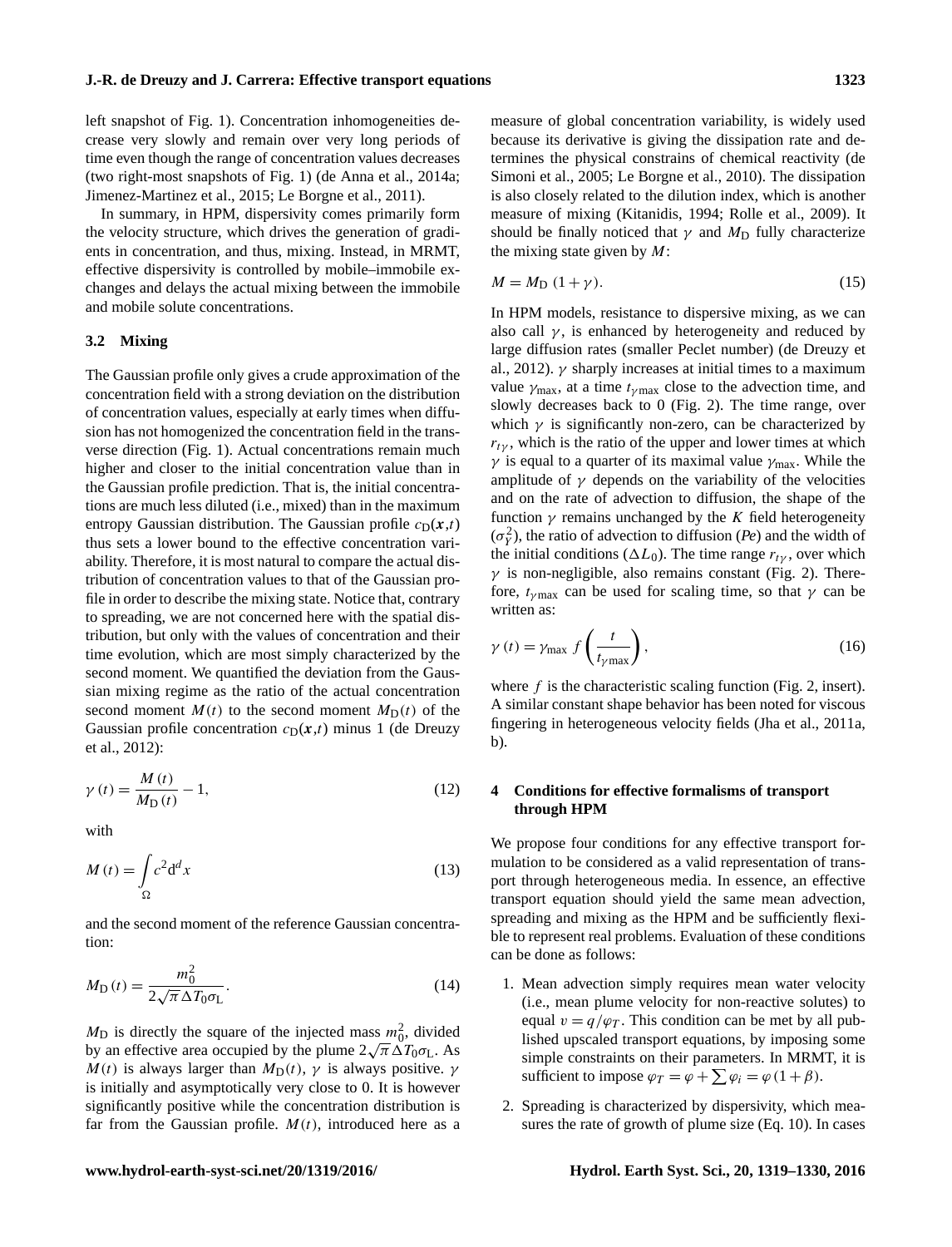

**Figure 2.** Time evolution of the deviation from dispersive mixing  $\gamma(t)$  defined by Eq. (12) in HPM for evolving logK variances,  $\sigma_Y^2$ , under a small-width injection window ( $\Delta L_0 / \alpha_{LA} = 0.075$ ), flux-weighted injection conditions and  $Pe = 100$  (adapted from de Dreuzy et al., 2012). The similarity of function shapes is highlighted in the insert by the scaling function  $f$  of Eq. (16) where the thick black line is the average of the displayed functions. Note that the time of maximum deviation,  $t_{\gamma \text{max}}$ , is hardly affected by  $\sigma_Y^2$  and falls around the characteristic advection time  $\lambda/v$ . The four dashed lines indicate the times displayed in Fig. 1.

where asymptotic dispersion is reached, this condition implies that dispersivity of the effective equation should tend to the asymptotic dispersivity of the HPM. Otherwise, dispersion (or directly, spread, as measured by  $\sigma_L$ ) can be compared to a spatial scale comparable to the problem dimension (e.g., size of the aquifer or distance covered by the plume).

In addition, the time required to reach the above dispersion value should also be honored by the effective formulation to ensure that the rate of growth of the plume is reproduced. In our case, where asymptotic dispersion is reached, we propose to define this criterion in terms of  $r_{\alpha}$ , the mean distance covered by the plume at the time  $t_{\alpha_{\text{LA}}/2}$  where dispersivity reaches half of its asymptotic value normalized by the asymptotic dispersivity  $\alpha_{LA}$ :

$$
r_{\alpha} = \frac{v \ t_{\alpha_{\text{LA}}/2}}{\alpha_{\text{LA}}},\tag{17}
$$

where  $t_{\alpha_{\text{LA}}/2}$  is implicitly defined by

$$
\alpha \left( t_{\alpha_{\text{LA}}/2} \right) = \frac{\alpha_{\text{LA}}}{2}.
$$
\n(18)

 $r_{\alpha}$  can also be interpreted as the ratio of advective and dispersive scales like in the definition of the Peclet number.

3. Mixing is required for properly reproducing fast reactions (slow reactions should be properly reproduced if the resident time distribution is honored, which is assured if mean advection and dispersion are reproduced). As discussed above, mixing is essentially dispersive and well characterized by  $M_D$  (Eq. 14) for late times. Therefore, assuming dispersion to be well reproduced, an effective transport formulation only needs to reproduce the deviation from dispersive mixing, characterized by  $\gamma$  (Eq. 12). In the first stage, the comparison can be restricted to the amplitude of the deviation  $\gamma_{\text{max}}$  and the time range over which it extends  $r_{t\gamma}$ . In a more advanced stage, the characteristic shape of the  $\gamma$  function,  $f$ , can be used for comparison.

To compare the timings of spreading and mixing, we define the additional criterion  $r_{\text{MT}}$  as the ratio of the characteristic spreading time  $t_{\alpha_{\text{LA}}/2}$  to the characteristic mixing time  $t_{\nu \max}$ 

$$
r_{\rm MT} = \frac{t_{\gamma \rm max}}{t_{\alpha_{\rm LA}/2}}.\tag{19}
$$

 $r_{\text{MT}}$  of the development of the resistance to mixing and rates the lag between the timing of mixing and spreading.

4. Most of the work on effective transport is of a theoretical nature, but the ultimate goal should be applica-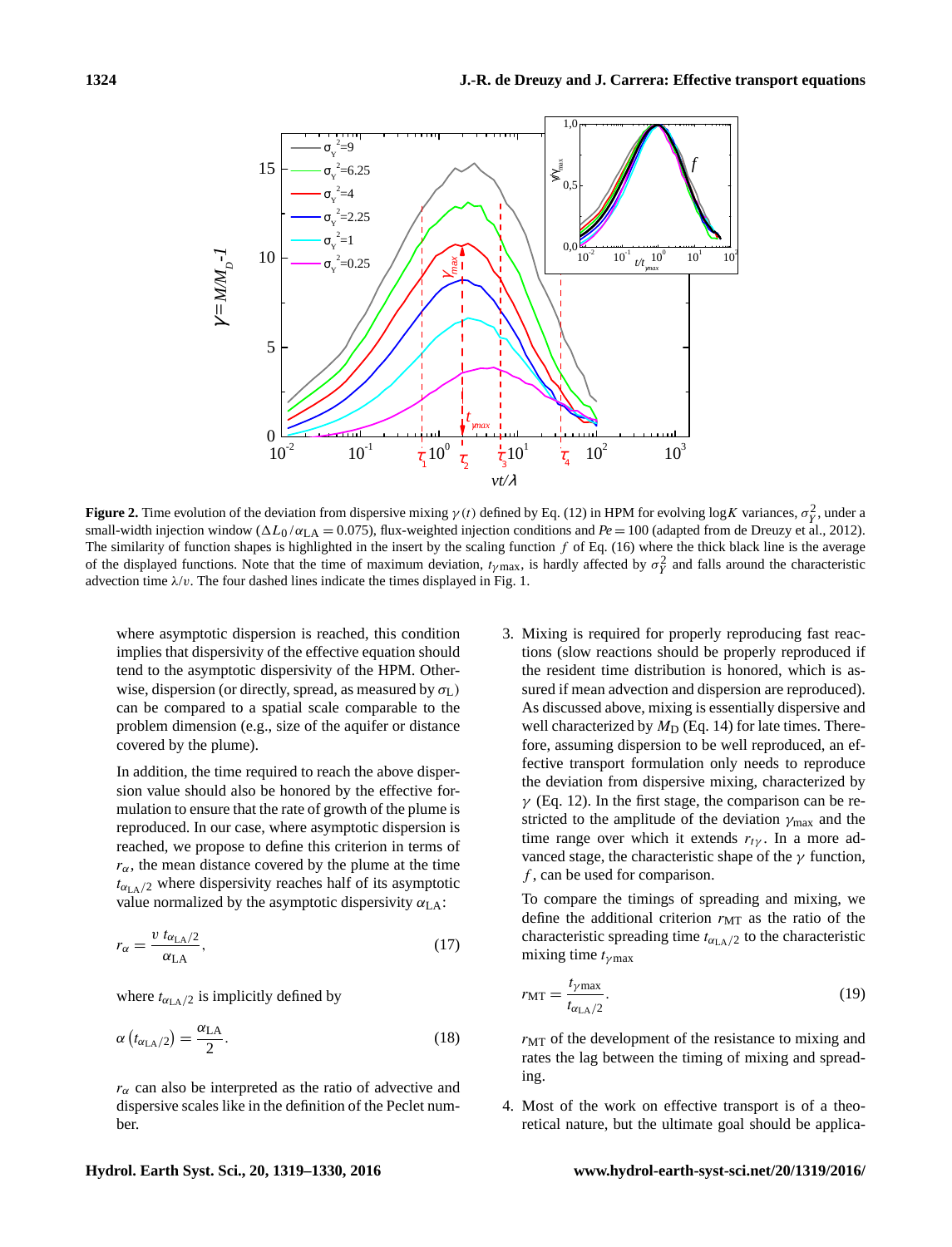tion to real problems. This implies that a valid transport formulation should be able to accommodate different types of boundary conditions and flow regimes (i.e., transient flow) and dimensions. Most importantly, it should accommodate characterization. Dispersion usually includes the effects of heterogeneity and uncertainty. Whereas the latter is reduced by aquifer characterization, the former is not. Specifically, hydrologists use geology, hydraulics, geophysics, hydrochemistry and isotopes to figure out, among other things, the patterns of spatial variability of hydraulic conductivity. The resulting models display variability not only in the mean  $\log K$  but also on their correlation distance and variance. An effective transport formulation should be able to honor this variability.

## **5 Results and discussion**

We consider it well established that MRMT, and other nonlocal in-time formulations, can reproduce mean advection and spreading, as discussed in the introduction. Mean advection in the MRMT approach is equivalent to that of the HPM provided that flux and total porosity are equivalent. Additionally, the distribution of residence times in immobile zones can be adapted so that the asymptotic dispersivity of the MRMT model be equal to that of the HPM model in Eq. (11). It is always possible, as dispersivity is an increasing function of the residence times. This imposes a condition on the temporal range of  $t_1$ ,  $t_N$  or equivalently on their mean residence time  $\langle \tau_{\text{MRMT}} \rangle$ . As trapping in the immobile zones is the main dispersive mechanism, the mean residence time is logically adapted to calibrate the asymptotic dispersivity. With the total flow imposed to be set by the HPM, the characteristic spatial scale is the typical plume position at  $\langle \tau_{\text{MRMT}} \rangle$ . As the characteristic spatial and temporal scales are interrelated to ensure consistent asymptotic behaviors, comparison of results can be performed on dimensionless terms and should ensure consistent preasymptotic regimes. In fact, MRMT models are calibrated on tracer tests and breakthrough information, but this does not ensure a good reproduction of mixing (Luo and Cirpka, 2011). Therefore, we restrict our comparison to mixing criteria and sensitivity to initial conditions.

## **5.1 Comparison of mixing in HPM and MRMT**

In HPM, the temporal extension of the deviation from the dispersive mixing regime  $r_{t\gamma}$  does not depend significantly on the permeability heterogeneity, as also expressed by the constancy of the shape of  $\gamma$  (Fig. 2). We thus compare the shape of  $\gamma$  obtained for the HPM with  $\sigma_Y^2 = 9$  (*f* function of Eq. 16) to shapes of  $\gamma$  obtained for various MRMT models obtained under consistent injection conditions (Eqs. 6 and 7). For MRMT, extreme values have been investigated to get the

possible range of behaviors. For slopes  $m$ , we adopted the range observed in nature, as discussed in Sect. 2.1, with m varying between  $m = 1.5$  (typical fracture–matrix case) and  $m = 2.5$ . The single rate mass transfer (SRMT) is also shown for comparison. The porosity ratio  $\beta$  does not have an upper bound. In fact, ideally, the mobile porosity could be 0. We adopted  $\beta = 150$  as a large upper value. Larger upper values would not affect results and might cause numerical difficulties. The same can be said for  $t_N / t_1$ , for which we took  $t_N/t_1 = 10^3$  as the upper bound. The analysis presented hereafter has been made for different combinations of parameters within these bounds. As all models lead to consistent conclusions, we only present the most characteristic results.

All MRMT models capture the sharp rise of  $\gamma$  at times smaller than  $t_{\nu max}$  (Fig. 3). The sharp rise comes from a strong initial divergence from the equivalent Gaussian concentration profile. Initial behavior is dominated by the contrast of the quickly progressing concentrations in the mobile zones and trailing concentrations in the low-flow or immobile zones. On one hand, dispersion induces a sharp decrease of  $M_D$ , which is inversely proportional to  $\sigma_L$  (Eq. 14). On the other hand, trapping maintains high concentrations in the immobile zone and high values for the second moment of the concentration distribution M. Divergence of M from  $M_D$ increases until it reaches its maximum at  $t_{\gamma \text{max}}$ .

At larger times, progressive release of solute mass from the immobile zone and equilibration with the concentration values in the mobile zone allow  $f$  to decrease. The insert of Fig. 3 highlights, in a lin–lin graph, the differences of the decrease stage. The MRMT model that best matches the scaling function f is obtained for  $m = 2.25$ . For power-law slopes m larger than 2, the decrease of  $f$  is qualitatively similar to that of the single-rate mass transfer model. For m values closer to 2, the deviation is more sustained but displays the same decreasing trend. The behavior changes significantly when  $m$ becomes smaller than 2, with a very slow decrease of f coming directly from the effect of the slow drainage of the immobile zones with the smallest rates (long exchange times). At least in MRMT models with  $m$  lower than 2, trapping displays a much longer memory effect in MRMT than in HPM.

While they are similar to HPM for the extension of the non-dispersive mixing regime, MRMT models with slopes  $m$  larger than 2 converge to less anomalous single rate mass transfer. In terms of mixing, this translates in small amplitudes in  $\gamma$  (small  $\gamma_{\text{max}}$  values). For  $m = 2.25$  and  $\Delta L_0 / \alpha_{\text{LA}} = 0.075$ , we have computed  $\gamma_{\text{max}}$  for a large variety of  $t_N / t_1$  and  $\beta$  values, the only two remaining parameters of the MRMT model.  $\gamma_{\text{max}}$  first increases with  $t_N / t_1$  and  $\beta$ and quickly saturates to a maximal value of 2.85 (Table 1).  $\gamma_{\text{max}}$  varies between 0.57 and 2.85 by a maximum factor of 5. In the HPM case, however,  $\gamma_{\text{max}}$  is always larger than 3, reaches values of 15 for a Peclet number *Pe* of 100, scales like the square root of *Pe* and is thus not limited in amplitude.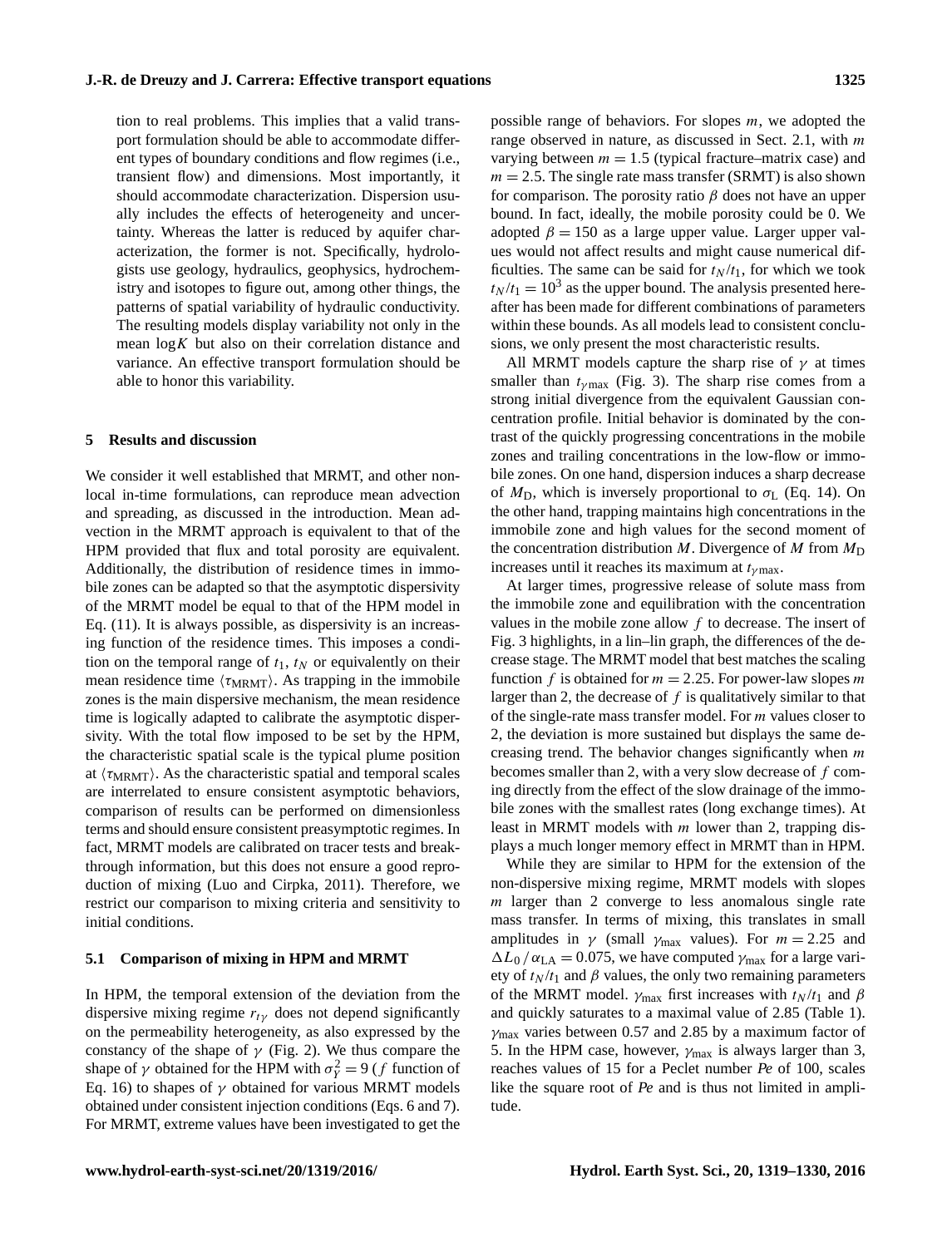

**Figure 3.** Comparison of  $\gamma$  shapes (f-scaling functions defined in Eq. 16) for HPM and MRMT simulations with slopes of the power-law distributions of MRMT transfer rates, m, between 1.575 and 2.5. HPM is represented by the broad black curve obtained from the insert of Fig. 2. The insert displays the same curves in arithmetic scale.

**Table 1.** Values of the maximum deviation to the dispersive mixing regime  $\gamma_{\text{max}}$  for MRMT models with a power-law exponent of the rate distribution  $m = 2.25$  and  $\Delta L_0 / \alpha_{LA} = 0.075$ .

| $t_N/t_1=100$ |              | $\beta = 100$ |           |
|---------------|--------------|---------------|-----------|
| B             | $\gamma$ max | $t_N/t_1$     | $\nu$ max |
| 1             | 0.57         | ı             | 1.47      |
| 10            | 1.96         | 10            | 2.72      |
| 100           | 2.84         | 100           | 2.84      |
| 300           | 2.85         | 694           | 2.74      |

MRMT models cannot match both the amplitude and the timing of  $\gamma$ . For MRMT models with *m*-slopes larger than 2, mixing is far more dispersive in MRMT than in HPM (smaller deviation values  $\gamma$  in the MRMT models). MRMT models with m-slopes smaller than 2 induce larger but much too sustainable deviations. As a result, MRMT models have a stronger memory of trapping or display less non-dispersive mixing, without excluding to display both differences simultaneously. The difficulties of MRMT models to capture mixing might be linked to the existence of the structure of concentrations in lamellas where stretching and folding extends the concentration forward and enhances the eventual mixing by diffusion (Fig. 1) (de Anna et al., 2014b; Le Borgne et al., 2015).

Concerning the non-dispersive mixing shapes of the scaled function  $f$ , MRMT models display a much broader range of shapes than HPM. The invariant shape property of HPM is not recovered in MRMT. On the contrary, MRMT shapes depend strongly on the distribution of transfer rates. This is an advantage to match a wider range of cases issuing possibly different  $\gamma$  functions. However, it is a drawback to fit just one case, as it restricts the MRMT models that can match HPM simulations with broad ranges of *Pe* and  $\sigma_Y^2$  values.

## **5.2 Influence of initial injection size**

To qualify the memory effect in MRMT and HPM, we analyze their sensitivity to the initial injection width  $\Delta L_0$ . Spreading, as defined by the characteristic longitudinal plume extension (Eqs. 8, 9 and 10), does not depend on the initial concentration  $c_0$  (Eq. 6).  $\sigma_L$  is initially of the order of  $\Delta L_0$  and quickly becomes larger. Spreading quickly loses any memory of the initial conditions. We note that this is the case because sampling effects do not intervene as the transverse injection scale is assumed large enough to ensure ergodic sampling by itself. Like spreading, the second moment of the reference Gaussian concentration  $M_D(t)$  does not depend on the initial concentration but only on the in-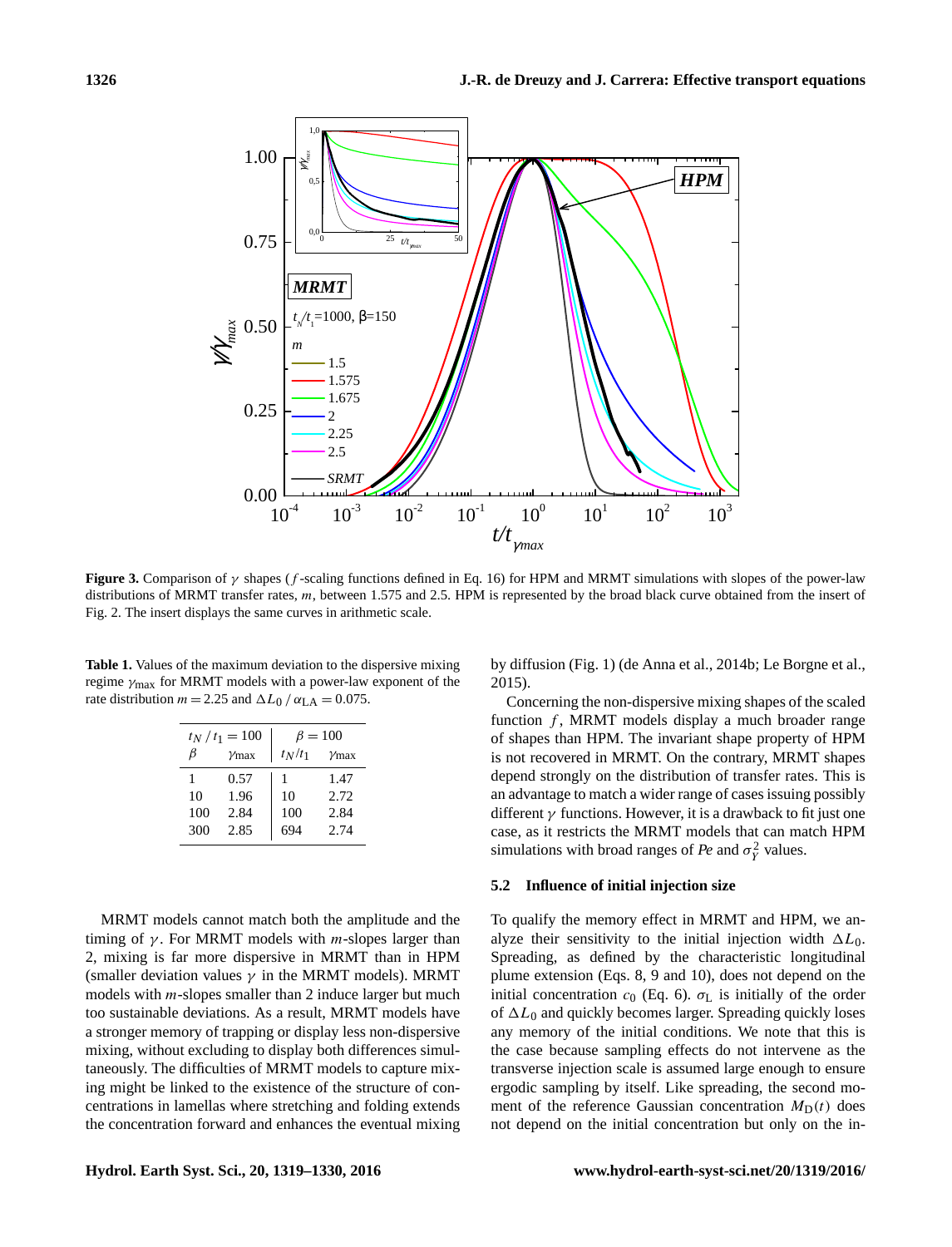

**Figure 4.** Dependence of the deviation from dispersive function  $\gamma$  on the injection width  $\Delta L_0/\alpha_{LA}$  for (a) MRMT and (b) HPM models. Insert shows the dependence of  $\gamma_{\text{max}}$  on  $\Delta L_0/\alpha_{\text{LA}}$ .

jected mass divided by the characteristic area occupied by the plume  $(\Delta T_0 \sigma_L)$  (Eq. 14).

The concentration second moment  $M(t)$  (Eq. 13), however, depends critically on the injection width through the relation between injected mass and concentration (Eq. 6). At initial times, the concentration second moment is proportional to the injected concentration value. At later times, the concentration second moment has lost the memory of the initial concentration and is only the function of the injected mass  $m<sub>0</sub>$ . As a result, we expect that the concentration second moment and the deviation towards the dispersive mixing regime  $\gamma$  depends on the injection conditions, here represented by the injection width  $\Delta L_0$ . On the basis of numerical simulations, we compare the evolution of  $\gamma$  with  $\Delta L_0$  for HPM and MRMT models.

Results of the  $\gamma$  function for both MRMT and HPM models are displayed in Fig. 4a and b, respectively, for different injection sizes. We have performed simulations for comparable ranges of  $\Delta L_0 / \alpha_{LA}$  values (0.005–0.1 for HPM and 0.02–0.4 for MRMT). We have checked numerically that the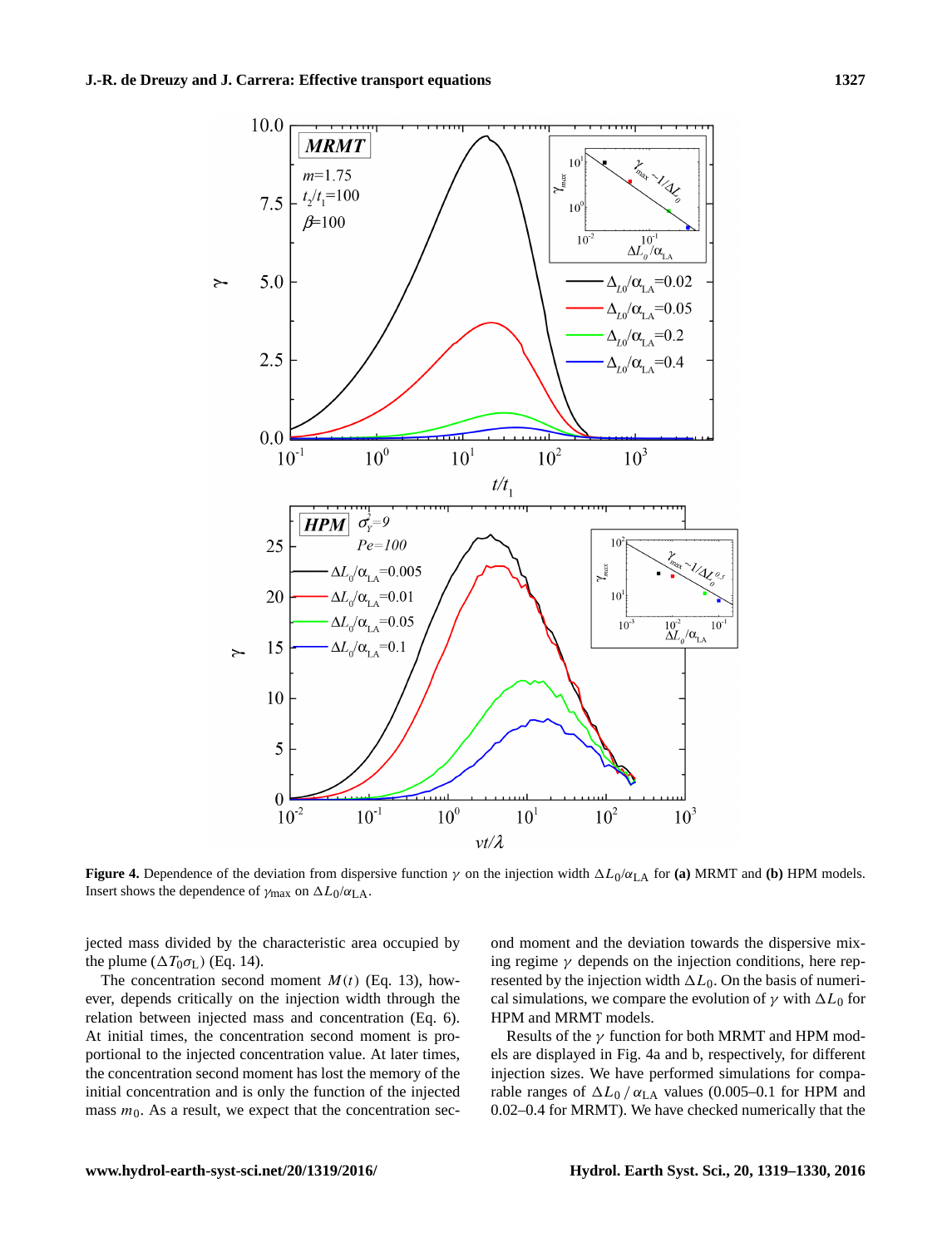results for the two specific MRMT and HPM cases display generic tendencies. In both models, injection width has a critical influence on  $\gamma$  (Fig. 4). Smaller injection windows let the initial concentration increase and enhance the deviation towards the dispersive mixing regime. We use the maximum deviation  $\gamma_{\text{max}}$  to characterize the overall influence of  $\Delta L_0$ . In the MRMT and HPM models, maximum deviations  $\gamma_{\text{max}}$ have different scaling (Fig. 4a and b, inserts):

$$
\gamma_{\text{max}} \sim (\Delta L_0)^{-1} \text{ for MRMT},
$$
  
\n
$$
\gamma_{\text{max}} \sim (\Delta L_0)^{-0.5} \text{ for HPM}.
$$
 (20)

For MRMT,  $\gamma_{\text{max}}$  evolves like the initial concentration level (Eqs. 6 and 7). For HPM,  $\gamma_{\text{max}}$  has the same scaling for the (Eqs. 6 and 7). For HPM,  $\gamma_{\text{max}}$  has the same scaling for the initial conditions  $\gamma_{\text{max}} \sim 1/\sqrt{\Delta L_0}$  and for the diffusion coefficient as  $\gamma_{\text{max}} \sim \sqrt{Pe}$  (de Dreuzy et al., 2012). Doubling the injection width has a comparable effect to doubling the diffusion coefficient. Initial dilution over  $\Delta L_0$  and dilution induced by diffusive–dispersive processes reduce the overall deviation to the dispersive mixing regime  $\gamma$  in the same proportion. The reduction of concentration in HPM comes from the diffusive–dispersive processes while, in MRMT, it comes from the progressive release of solutes with high concentrations close to  $c_0$  trapped in the immobile zone. Due to their differing signatures, both processes cannot be compared and the dispersive–diffusive processes of HPM cannot be modeled as trapping–release mechanisms.

#### **6 Conclusion**

We propose conditions to test anomalous transport frameworks not only on spreading but also on mixing. We define a minimum set of six essential constraints that should be respected in order to retain the main transport, reactivity and reactive transport couplings. These constraints involve the conservation of (1) the mean advection, (2) dispersivity amplitude and (3) timing generally imposed. Beyond these flow and spreading metrics, (4) amplitude and (5) timing of the deviation towards the dispersive mixing regime should be respected. The last condition concerns (6) the respective timings for mixing and spreading. Under ergodic injection conditions, spreading is characterized by the standard dispersivity describing the evolution of the plume size along the main flow direction. Mixing is characterized by the deviation from the dispersive mixing regime  $\gamma$ , defined as the second moment of the concentration distribution of a conservative tracer, divided by the second moment of a Gaussian concentration pattern with the same spread minus 1 (Eq. 12). Zero initially and asymptotically,  $\gamma$  traduces the macroscopic effect on mixing of the concentration structures within the solute plume.

We use these criteria to evaluate MRMT models by comparison to advective–diffusive transport simulations through HPM, represented by the classical isotropic 2-D Gaussian

correlated multi-Gaussian log-permeability fields, characterized by variances between 1 and 9. A broad range of MRMT models are considered. We conclude that MRMT models cannot match both the amplitude and the timing of  $\gamma$ . MRMT models can reproduce observed spreading rates and some non-dispersive mixing. However, they tend to induce larger and too sustained deviations from dispersive mixing. As a result, MRMT models display a longer memory but less nondispersive mixing than HPM. We attribute this divergence to the fact that MRMT represents non-dispersive mixing through trapping mechanisms, whereas non-dispersive mixing is controlled by stretching and folding in HPM. Divergent sensitivities to initial conditions confirm that dispersive– diffusive induced mixing in HPM cannot be modeled by mobile–immobile models.

Our study does not preclude, however, the existence of effective transport equations consistent with spreading and mixing of HPM. Nonetheless, we argue that the proposed criteria and existing results of HPM should be used as guidelines to set up effective transport equations that respect spreading, mixing and eventually reactive transport.

*Acknowledgements.* The European Union is acknowledged for its funding through the Marie-Curie Fellowship PIEF-GA-2009- 251710 and through the project FP7-ENERGY-2012-1-2STAGE TRUST (High-resolution monitoring, real time visualization and reliable modeling of highly controlled, intermediate and upscalable size pilot injection tests of underground storage of  $CO<sub>2</sub>$ ). The ANR is acknowledged for its funding through its Project H2MNO4 under the No. ANR-12-MONU-0012-01.

Edited by: A. Guadagnini

#### **References**

- Babey, T., de Dreuzy, J.-R., and Casenave, C.: Multi-Rate Mass Transfer (MRMT) models for general diffusive porosity structures, Adv. Water Resour., 76, 146–156, doi[:10.1016/j.advwatres.2014.12.006,](http://dx.doi.org/10.1016/j.advwatres.2014.12.006) 2014.
- Battiato, I., Tartakovsky, D. M., Tartakovsky, A. M., and Scheibe, T.: On breakdown of macroscopic models of mixing-controlled heterogeneous reactions in porous media, Adv. Water Resour., 32, 1664–1673, doi[:10.1016/j.advwatres.2009.08.008,](http://dx.doi.org/10.1016/j.advwatres.2009.08.008) 2009.
- Beaudoin, A. and de Dreuzy, J. R.: Numerical assessment of 3-D macrodispersion in heterogeneous porous media, Water Resour. Res., 49, 2489–2496, doi[:10.1002/wrcr.20206,](http://dx.doi.org/10.1002/wrcr.20206) 2013.
- Beaudoin, A., de Dreuzy, J. R., Erhel, J., and Mustapha, H.: Parallel Simulations of Underground Flow in Porous and Fractured Media, in Parallel Computing: Current and Future Issues of High-End Computing, Volume 33 of NIC series, Verlag des Forschungszentrums Jülich, edited by: Joubert, W. E. N. G. R., Peters, F. J., Plata, O., Tirado, P., and Zapata, E., 399–406, 2006.
- Beaudoin, A., de Dreuzy, J. R., and Erhel, J.: An efficient parallel tracker for advection-diffusion simulations in heterogeneous porous media, paper presented at Europar, 4641 Springer-Verlag, Berlin, Heidelberg Rennes, France, 28–31 August 2007, 2007.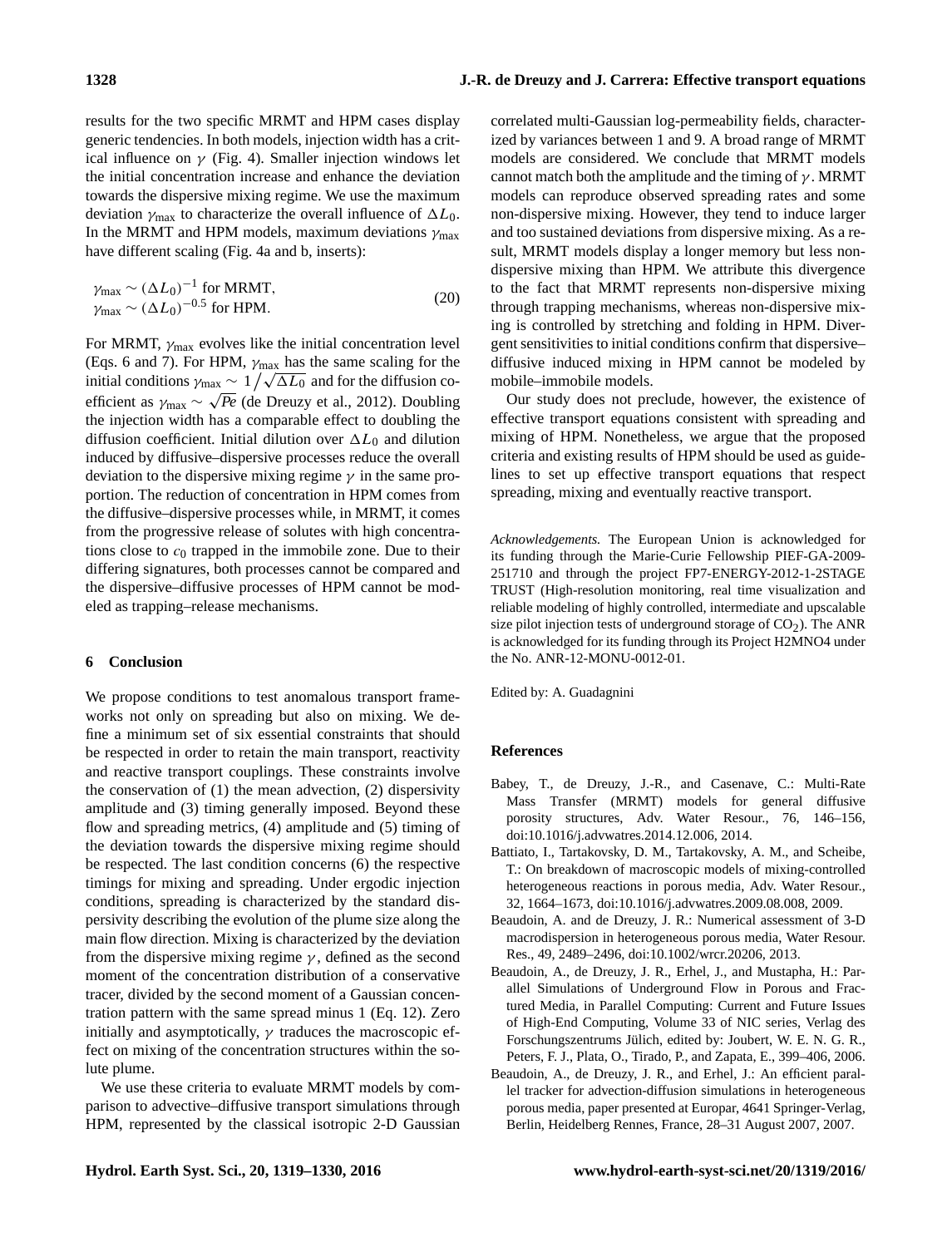## **J.-R. de Dreuzy and J. Carrera: Effective transport equations 1329**

- Beaudoin, A., de Dreuzy, J.-R., and Erhel, J.: Numerical Monte Carlo analysis of the influence of pore-scale dispersion on macrodispersion in 2-D heterogeneous porous media, Water Resour. Res., 46, W12537, doi[:10.1029/2010wr009576,](http://dx.doi.org/10.1029/2010wr009576) 2010.
- Beaudoin, A., Huberson, S., and Rivoalen, E.: A particle method for solving Richards' equation, Comp. Rend. Mec., 339, 257–261, doi[:10.1016/j.crme.2011.01.005,](http://dx.doi.org/10.1016/j.crme.2011.01.005) 2011.
- Berkowitz, B., Cortis, A., Dentz, M., and Scher, H.: Modeling non-Fickian transport in geological formations as a continuous time random walk, Revi. Geophys., 44, RG2003, doi[:10.1029/2005rg000178,](http://dx.doi.org/10.1029/2005rg000178) 2006.
- Bolster, D., Benson, D. A., Le Borgne, T., and Dentz, M.: Anomalous mixing and reaction induced by superdiffusive nonlocal transport, Phys. Rev., 82, 021119, doi[:10.1103/PhysRevE.82.021119,](http://dx.doi.org/10.1103/PhysRevE.82.021119) 2010.
- Carrera, J., Sánchez-Vila, X., Benet, I., Medina, A., Galarza, G., and Guimerà, J.: On matrix diffusion: formulations, solution methods and qualitative effects, Hydrogeol. J., 6, 178–190, doi[:10.1007/s100400050143,](http://dx.doi.org/10.1007/s100400050143) 1998.
- Cirpka, O. A. and Valocchi, A. J.: Two-dimensional concentration distribution for mixing-controlled bioreactive transport in steady state, Adv. Water Resour., 30, 1668–1679, doi[:10.1016/j.advwatres.2006.05.022,](http://dx.doi.org/10.1016/j.advwatres.2006.05.022) 2007.
- Cirpka, O. A., Rolle, M., Chiogna, G., de Barros, F. P. J., and Nowak, W.: Stochastic evaluation of mixingcontrolled steady-state plume lengths in two-dimensional heterogeneous domains, J. Contam. Hydrol., 138, 22–39, doi[:10.1016/j.jconhyd.2012.05.007,](http://dx.doi.org/10.1016/j.jconhyd.2012.05.007) 2012.
- Clement, T. P.: Generalized solution to multispecies transport equations coupled with a first-order reaction network, Water Resour. Res., 37, 157–163, doi[:10.1029/2000wr900239,](http://dx.doi.org/10.1029/2000wr900239) 2001.
- Cvetkovic, V.: A general memory function for modeling mass transfer in groundwater transport, Water Resour. Res., 48, W04528, doi[:10.1029/2011wr011657,](http://dx.doi.org/10.1029/2011wr011657) 2012.
- Dagan, G.: Transport in Heterogeneous Porous Formations: Spatial Moments, Ergodicity, and Effective Dispersion, Water Resour. Res., 26, 1281–1290, doi[:10.1029/WR026i006p01281,](http://dx.doi.org/10.1029/WR026i006p01281) 1990.
- Daus, A. D., Frind, E. O., and Sudicky, E. A.: Comparative error analysis in finite-element formulations of the advection-dispersion equation, Adv. Water Resour., 8, 86–95, doi[:10.1016/0309-1708\(85\)90005-3,](http://dx.doi.org/10.1016/0309-1708(85)90005-3) 1985.
- de Anna, P., Dentz, M., Tartakovsky, A., and Le Borgne, T.: The filamentary structure of mixing fronts and its control on reaction kinetics in porousmedia flows, Geophys. Res. Lett., 41, 4586– 4593, doi[:10.1002/2014gl060068,](http://dx.doi.org/10.1002/2014gl060068) 2014a.
- de Anna, P., Jimenez-Martinez, J., Tabuteau, H., Turuban, R., Le Borgne, T., Derrien, M., and Meheust, Y.: Mixing and reaction kinetics in porous media: an experimental pore scale quantification, Environ. Sci. Technol., 48, 508–516, doi[:10.1021/es403105b,](http://dx.doi.org/10.1021/es403105b) 2014b.
- de Barros, F. P. J., Dentz, M., Koch, J., and Nowak, W.: Flow topology and scalar mixing in spatially heterogeneous flow fields, Geophys. Res. Lett., 39, L08404, doi[:10.1029/2012GL051302,](http://dx.doi.org/10.1029/2012GL051302) 2012.
- de Dreuzy, J.-R., Beaudoin, A., and Erhel, J.: Asymptotic dispersion in 2D heterogeneous porous media determined by parallel numerical simulations, Water Resour. Res., 43, W10439, doi[:10.1029/2006WR005394,](http://dx.doi.org/10.1029/2006WR005394) 2007.
- de Dreuzy, J.-R., Carrera, J., Dentz, M., and Le Borgne, T.: Time evolution of mixing in heterogeneous porous media, Water Resour. Res., 48, W06511, doi[:10.1029/2011WR011360,](http://dx.doi.org/10.1029/2011WR011360) 2012.
- de Dreuzy, J. R., Rapaport, A., Babey, T., and Harmand, J.: Influence of porosity structures on mixing-induced reactivity at chemical equilibrium in mobile/immobile Multi-Rate Mass Transfer (MRMT) and Multiple INteracting Continua (MINC) models, Water Resour. Res., 49, 8511–8530, doi[:10.1002/2013wr013808,](http://dx.doi.org/10.1002/2013wr013808) 2013.
- de Simoni, M., Carrera, J., Sanchez-Vila, X., and Guadagnini, A.: A procedure for the solution of multicomponent reactive transport problems, Water Resour. Res., 41, W11410, doi[:10.1029/2005WR004056,](http://dx.doi.org/10.1029/2005WR004056) 2005.
- Dentz, M., Gouze, P., and Carrera, J.: Effective non-local reaction kinetics for transport in physically and chemically heterogeneous media, J. Contam. Hydrol., 120–121, 222–236, doi[:10.1016/j.jconhyd.2010.06.002,](http://dx.doi.org/10.1016/j.jconhyd.2010.06.002) 2011.
- Ding, D., Benson, D. A., Paster, A., and Bolster, D.: Modeling bimolecular reactions and transport in porous media via particle tracking, Adv. Water Resour., 53, 56–65, doi[:10.1016/j.advwatres.2012.11.001,](http://dx.doi.org/10.1016/j.advwatres.2012.11.001) 2013.
- Donado, L. D., Sanchez-Vila, X., Dentz, M., Carrera, J., and Bolster, D.: Multicomponent reactive transport in multicontinuum media, Water Resour. Res., 45, W11402, doi[:10.1029/2008wr006823,](http://dx.doi.org/10.1029/2008wr006823) 2009.
- Frippiat, C. C. and Holeyman, A. E.: A comparative review of upscaling methods for solute transport in heterogeneous porous media, J. Hydrol., 362, 150–176, doi[:10.1016/j.jhydrol.2008.08.015,](http://dx.doi.org/10.1016/j.jhydrol.2008.08.015) 2008.
- Gelhar, L. W.: Stochastic Subsurface Hydrology, Engelwood Cliffs, New Jersey, 390 pp,. 1993.
- Gjetvaj, F., Russian, A., P. Gouze, and Dentz, M.: Dual control of flow field heterogeneity and immobile porosity on non-Fickian transport in Berea sandstone, Water Resour. Res., 51, 8273– 8293, doi[:10.1002/2015WR017645,](http://dx.doi.org/10.1002/2015WR017645) 2015.
- Gouze, P., Melean, Y., Le Borgne, T., Dentz, M., and Carrera, J.: Non-Fickian dispersion in porous media explained by heterogeneous microscale matrix diffusion, Water Resour. Res., 44, W11416, doi[:10.1029/2007wr006690,](http://dx.doi.org/10.1029/2007wr006690) 2008.
- Haggerty, R. and Gorelick, S. M.: Multiple-rate mass transfer for modeling diffusion and surface reactions in media with pore-scale heterogeneity, Water Resour. Res., 31, 2383–2400, doi[:10.1029/95WR10583,](http://dx.doi.org/10.1029/95WR10583) 1995.
- Haggerty, R., McKenna, S. A., and Meigs, L. C.: On the late-time behavior of tracer test breakthrough curves, Water Resour. Res., 36, 3467–3479, doi[:10.1029/2000WR900214,](http://dx.doi.org/10.1029/2000WR900214) 2000.
- Haggerty, R., Harvey, C. F., von Schwerin, C. F., and Meigs, L. C.: What controls the apparent timescale of solute mass transfer in aquifers and soils? A comparison of experimental results, Water Resour. Res., 40, W01510, doi[:10.1029/2002wr001716,](http://dx.doi.org/10.1029/2002wr001716) 2004.
- Hayek, M., Kosakowski, G., Jakob, A., and Churakov, S. V.: A class of analytical solutions for multidimensional multispecies diffusive transport coupled with precipitation-dissolution reactions and porosity changes, Water Resour. Res., 48, W03525, doi[:10.1029/2011wr011663,](http://dx.doi.org/10.1029/2011wr011663) 2012.
- Hochstetler, D. L., Rolle, M., Chiogna, G., Haberer, C. M., Grathwohl, P., and Kitanidis, P. K.: Effects of compound-specific transverse mixing on steady-state reactive plumes: Insights from pore-